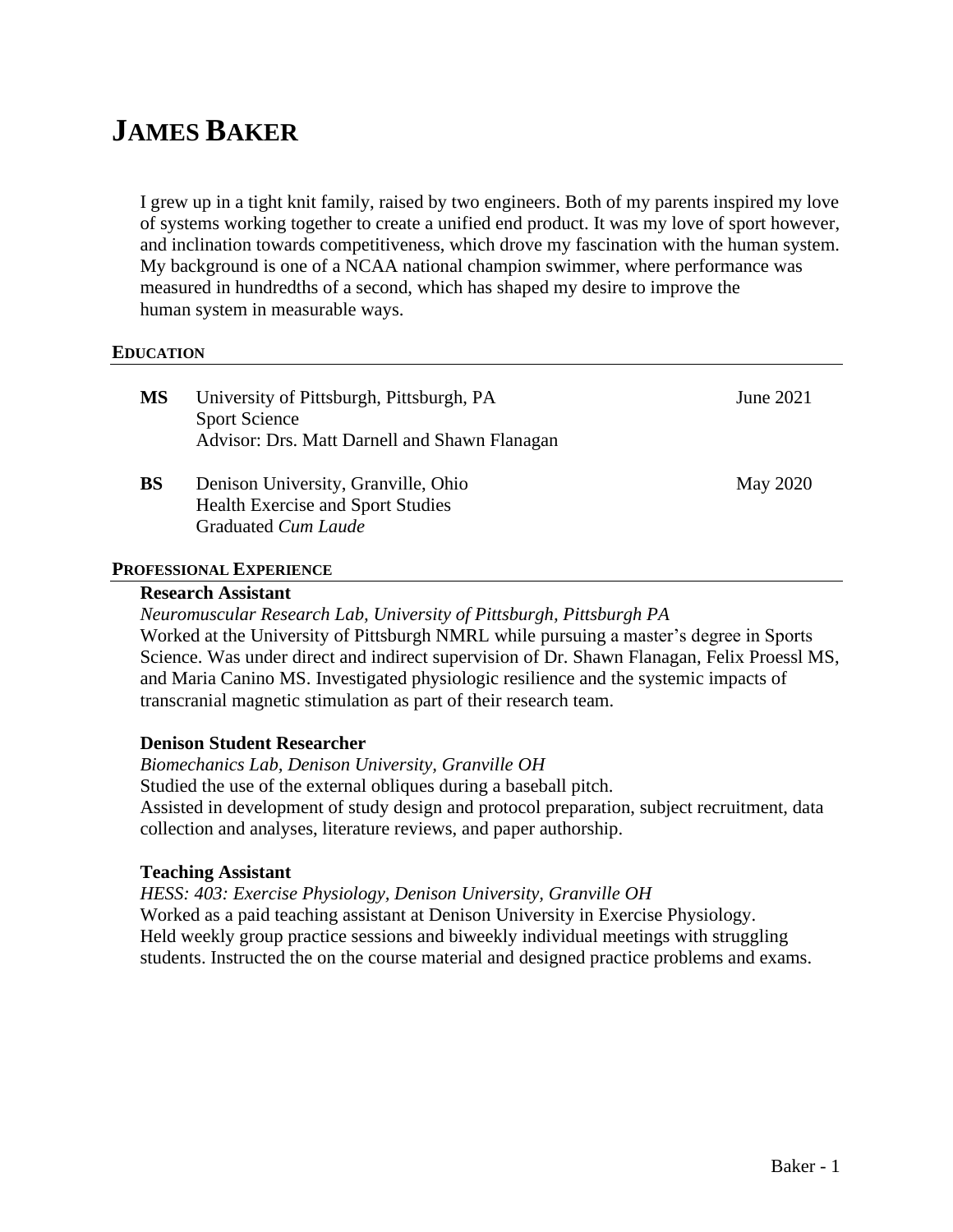#### **RELEVANT ACADEMIC EXPERIENCE**

# **University of Pittsburgh Masters Capstone**

*Dr. Shawn Flanagan, University of Pittsburgh*

*The Positive Association between Corticospinal Excitability and Muscle Force Steadiness during Simulated Military Operational Stress*

Worked as part of a research group at the University of Pittsburgh's Neuromuscular Research Lab. Handled data from a US Department of Defense funded research study, investigating cognitive resilience over the course of simulated military operational stress. Processed corticospinal excitability and muscle force steadiness measures, resulting in a capstone paper (to be submitted for publication) involving correlations of measures with increasing stress and fatigue levels.

# **Denison University Independent Study**

*Dr. Eric Winters, Denison University The Neuromechanics of a Baseball Pitch*

Intervened in the area of neuromechanics as part of Denison University's Health Exercise and Sport Studies department Research Group. Worked to alter the use of the external obliques during a baseball pitching motion with members of the Denison University Men's Baseball Team. Developed an intervention to optimize the stretch reflex within the external obliques during a pitch. Was accepted to present at Butler University's Undergraduate Research Conference in the spring of 2020.

#### **PUBLICATIONS**

## **Peer-Reviewed Manuscripts (Under Review)**

Winters E, Doty S, Lott M, **Baker J** (2020). Central Segment Neuromechanical Integration Among Youth Baseball Throwers.

#### **PRESENTATIONS AND INVITED LECTURES**

**Poster Presentation**, "Repetitive Transcranial Magnetic Stimulation Does not Improve Lower Extremity Anaerobic Physical Fatigue in Healthy Participants" Mid-Atlantic Chapter American College of Sports Medicine Conference, November 2021.

**Poster Presentation**, "The Neuromechanics of a Baseball Pitch: The Integration of the External Obliques" Butler University Undergraduate Research Conference, April 2020.

## **HONORS AND AWARDS**

## **NCAA Postgraduate Scholar** 2020

Awarded to 126 Student-Athletes annually across all sports and divisions. Rewards the Association's most accomplished student-athletes through their participation in NCAA championship and/or emerging sports. Athletics and academic achievements, campus involvement, community service, volunteer activities and demonstrated leadership are evaluated.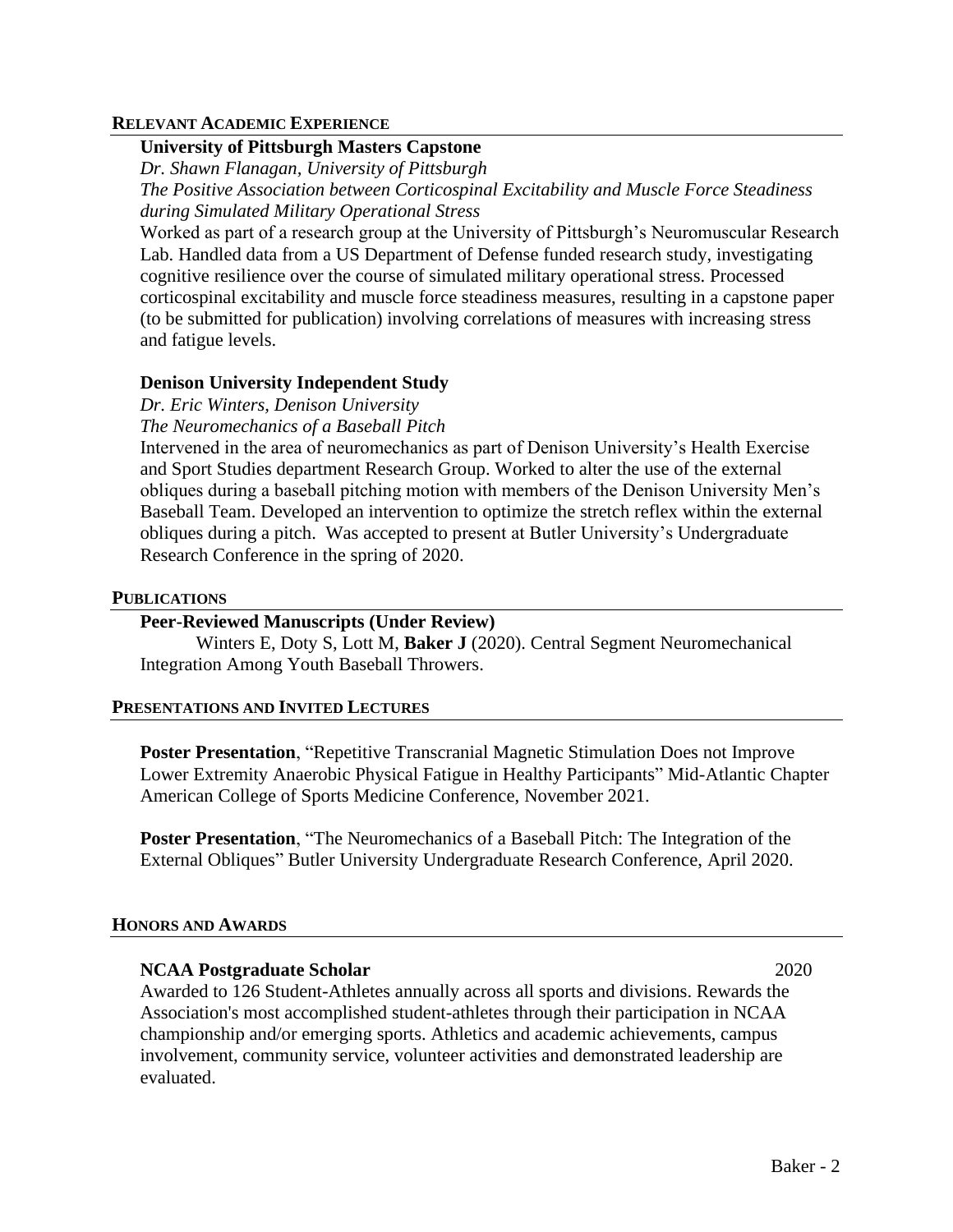#### **Denison University Presidential Medalist** 2020

Awarded to a half dozen of the university's top seniors at graduation. The preeminent criterion is academic achievement. In addition, candidates must embody some combination of the following: service to the community, contribution to the arts, enlargement of the community's global perspective, athletic fitness and achievement, leadership ability and contribution to community discourse.

#### **Denison University Distinguished Leadership Award** 2020

Bestowed on a small number of graduating seniors. Selection is based on evidence of exemplary leadership that demonstrates an awareness of and responsiveness to the University's mission, effects significant and substantive impact on students, campus organizations, or the community, and in addition, has been sustained and shows progressive levels of responsibility and commitment, either within a single organization or through collaborative enterprise with others.

#### **COMMUNITY SERVICE**

## **Denison University**, Granville OH

*Residential and Community Assistant, August 2017 - May 2020* Acted as an assistant/advisor/mentor to fellow students in a dorm living environment. Planned weekly activities for residents. Incorporated 1:1 relationship meetings with residents. Upheld university regulations and policies in the dorms. Trained as a mental health advocate and responded to crises accordingly.

## *University Conduct Board, August 2020 - May 2020*

Attended meetings and evaluated individual hearings, established retribution for individuals found to have broken student code of conduct.

## *Senior Leadership Committee, August 2020 - May 2020*

Attended a series of meetings aimed at establishing relationships between students and faculty as well as guiding the campus into the new academic year. Offered student insight. Voiced organizational changes that the university made.

## *Senior Class Gift Committee, August 2020 - May 2020*

Attended monthly meetings. Planned and coordinated ideas for gathering money, hosting events, and presenting the class of 2020's gift to the university.

## Faculty-Athletic Policy Council

Attended a meeting directed at establishing a universal absence policy for student athletes. Voiced concerns student athletes had and offered solutions to the proposed policy changes.